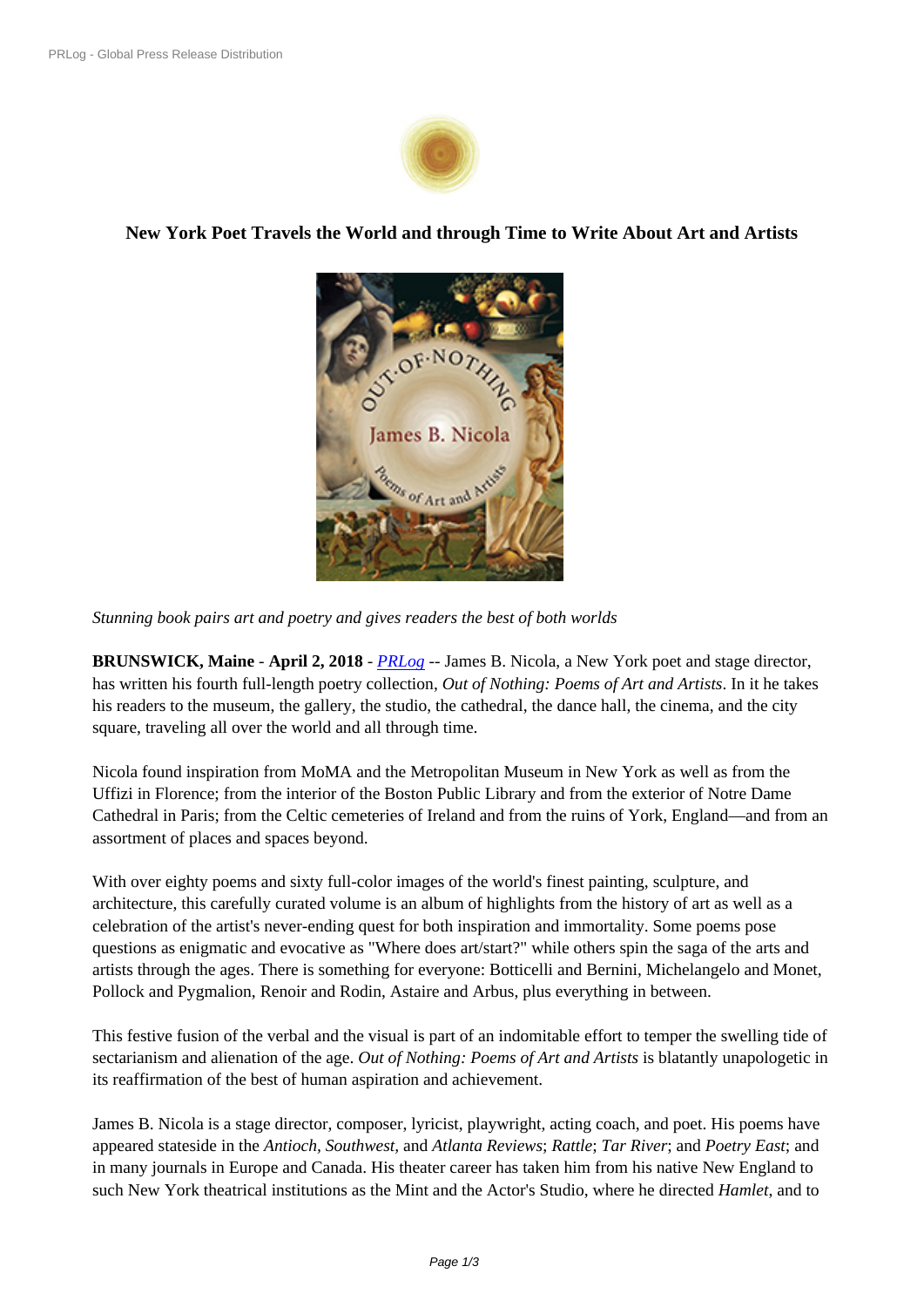the far corners of the country. His children's musical, *Chimes: A Christmas Vaudeville*, premiered in [Fairbanks, Alaska, where Santa Cl](https://www.prlog.org/)aus was rumored to be in the audience on opening night.

A Yale graduate, Nicola won a Dana Literary Award, a Willow Review award, and a People's Choice award (from *Storyteller*), and was a featured poet in *New Formalist* and in *Westward Quarterly*. His nonfiction book, *Playing the Audience*, won a Choice award. Following the tradition of poets Stanley Kuntz, Elizabeth Bishop, and Frank O'Hara, Nicola moved from his native Worcester, Massachusetts, to New York City, where he makes his home.

Released in early April, *Out of Nothing: Poems of Art and Artists* is published by Shanti Arts Publishing, Brunswick, Maine.

------------------------

"James B. Nicola's newest collection of poems paired with works of art gives us the best of both worlds. Sometimes graphic, sometimes surreal, the interweaving of word and image stretches our imagination and expands our vision of the world. We understand our own humanity and creativity in new and unexpected ways. Nicola takes us on a delightful journey through the past and the present with the panache of a very original poet. A delight for the soul!"

—?B. Amore, artist, author, *VIA (Voices in Italian Americana)*

"Here we have one remarkable feat of imagination after another. James B. Nicola's poems pulse with playful rhythms, then pause for contemplative study. If ever we needed proof for how looking at art can spark unexpected words, challenge our perspectives, and inspire us to new creation, here it is." —?Lorette C. Luzajic, founding editor, *The Ekphrastic Review*

"In this collection of smart, witty, joyfully crafted and imaginatively illustrated poems, James B. Nicola not only celebrates the arts—all of them—but also reveals the core impulse they share, the psychic "large easel" on which they create the necessary shape that we all somehow sense 'life is meant to have.'

"Whether it's a naked odalisque, dancers caught mid-step, a Greek torso, an oddly and erotically pensive Christian martyr, a dilapidated boot, an iconic bridge, a gargoyle, a war memorial, a dramatic performance, an architectural ruin, or a cellist absorbed in his instrument, everything these poems touch upon is made to speak, persuasively and with an individual voice, to reveal itself and, maybe, invite revelations from the reader/viewer.

"What a pleasure it is to read work that is so thoroughly in love with what it's looking at, so appreciative of the human capacity to create artifacts at once useless and essential, thanks to some mysterious, invisible 'organ' apparently unique to our species! : a 'part/Impossible to chart//Except as art.' Or maybe not entirely 'useless,' since these artifacts seem determined to teach us, like the intricate stonework of a Gaelic cross, 'how to die as well as how to live.'

"The overall message of this rich collection is the maker's joy itself: Long live the arts, separately, combined, or in conversation with each other; ephemeral and enduring; both intimate and as universal as communication gets!"

—?Rhina P. Espaillat, poet

ISBN: 978-1-947067-32-5 | \$ 34.95 | 180 pages | softcover; full-color

http://www.shantiarts.co